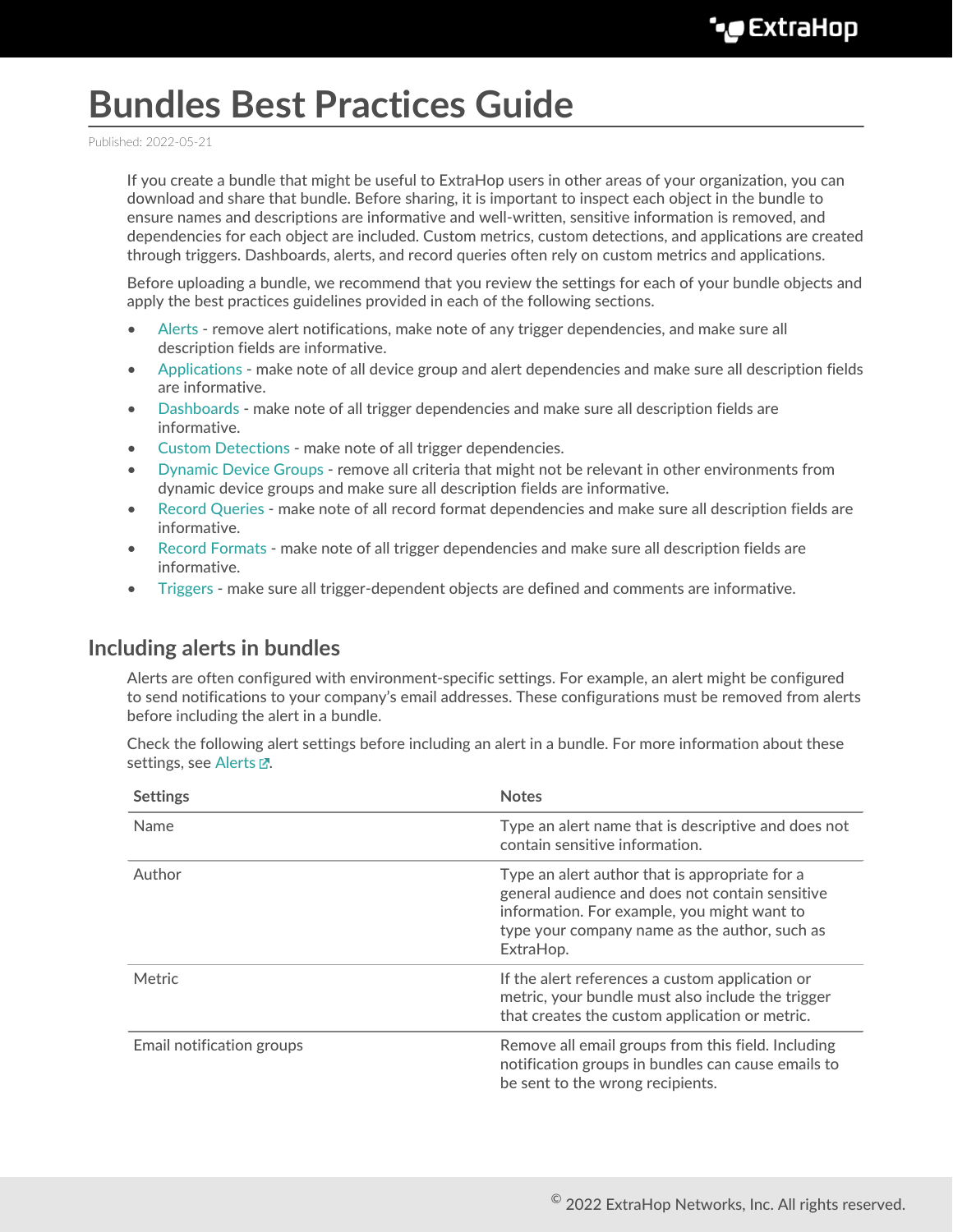| <b>Settings</b>            | <b>Notes</b>                                                                                                                                                               |
|----------------------------|----------------------------------------------------------------------------------------------------------------------------------------------------------------------------|
| Additional email addresses | Remove all email addresses from this field. Including<br>email addresses in bundles can cause emails to be<br>sent to the wrong recipients.                                |
| Description                | Type an alert description that provides useful<br>information, such as the conditions that generate<br>this alert, and does not contain sensitive<br>information.          |
| Assignments                | Deselect the Assign to all checkbox.                                                                                                                                       |
|                            | Bundles do not capture assignments to individual<br>IP addresses. However, if an alert is assigned to a<br>device group, the assignment will be captured in the<br>bundle. |

## <span id="page-1-0"></span>**Including applications in bundles**

Applications contain multiple references to other components. Bundles that include an application must also include any custom dynamic device group or alert configuration that is referenced by the application.

If you add an application to a bundle, make sure the application and all of the device groups and alerts it references do not contain any sensitive information, such as internal IP addresses or subnets. Check the following application settings before including an application in a bundle. For more information about modifying these settings, see [Create an application](https://docs.extrahop.com/8.9/applications-create-through-web-ui)  $\mathbb{E}$ .

| <b>Settings</b>       | <b>Notes</b>                                                                                                                                                                                                                                                  |
|-----------------------|---------------------------------------------------------------------------------------------------------------------------------------------------------------------------------------------------------------------------------------------------------------|
| Display name          | Type an application name that is descriptive and<br>does not contain sensitive information.                                                                                                                                                                   |
| <b>Application ID</b> | Type a unique, permanent ID that is appropriate for<br>a general audience and does not contain sensitive<br>information. After the application is saved, the ID<br>cannot be modified or deleted.                                                             |
| <b>Site</b>           | If you are creating an application on a console,<br>the selected site is not included when you add the<br>application to a bundle. Site IDs are specific to your<br>environment and are automatically removed when<br>an application is exported in a bundle. |
| Sources               | Your bundle must include any dynamic device<br>groups that are referenced by your application. Do<br>not include applications that reference individual<br>devices.                                                                                           |
| Alerts                | If an application has alerts assigned to it, your<br>bundle must also include the assigned alert.                                                                                                                                                             |

### <span id="page-1-1"></span>**Including dashboards in bundles**

Dashboards are the easiest way to display sets of metrics. However, if a dashboard in a bundle includes custom metrics and applications that were generated through a trigger, you must include that triggers in the bundle.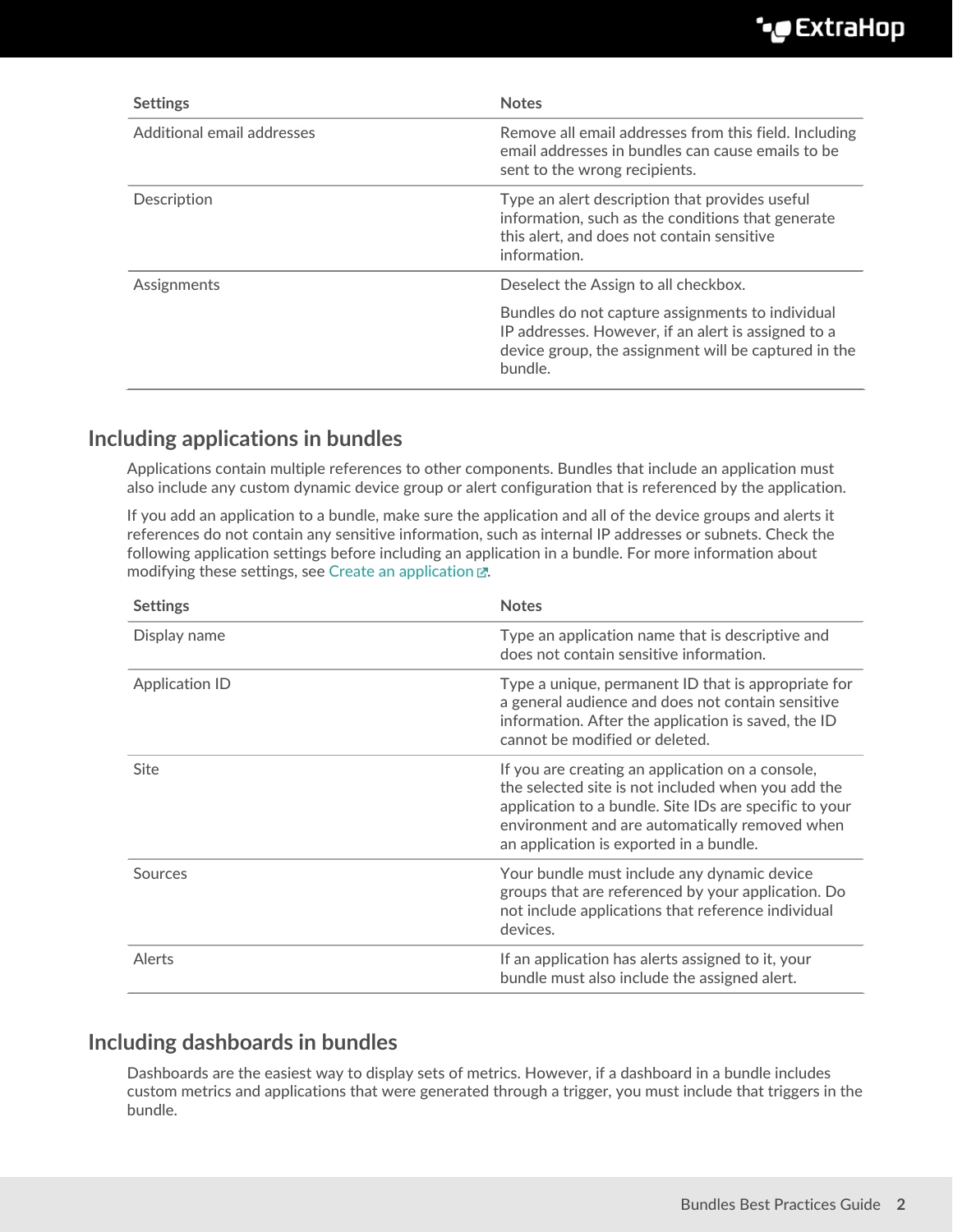Dashboards can contain sensitive information in their metadata. It is important that you remove this sensitive information before including the dashboard in a bundle. It is also a good idea to review your dashboard to make sure that each component is labeled well.

Check the following dashboard settings before including them in a bundle. For more information about these settings, see [Dashboards .](https://docs.extrahop.com/8.9/dashboards)..

| <b>Settings</b>                   | <b>Notes</b>                                                                                                                                                                                                                                                                            |
|-----------------------------------|-----------------------------------------------------------------------------------------------------------------------------------------------------------------------------------------------------------------------------------------------------------------------------------------|
| Dashboard Title                   | Type a dashboard title that is descriptive and does<br>not contain sensitive information.                                                                                                                                                                                               |
| Dashboard Author                  | Type a dashboard author that is appropriate for a<br>general audience and does not contain sensitive<br>information. For example, you might want to<br>type your company name as the author, such as<br>ExtraHop.                                                                       |
| <b>Dashboard Description</b>      | Type a dashboard description that provides useful<br>information, such as the purpose of the dashboard,<br>and does not contain sensitive information.                                                                                                                                  |
| <b>Dashboard Permalink</b>        | Include random characters in the permalink to<br>ensure that the permalink is not already specified<br>on another ExtraHop system.                                                                                                                                                      |
|                                   | If a dashboard from a bundle includes a permalink<br>that is already specified on the system, the<br>dashboard from the bundle will be assigned a new<br>permalink when the bundle is applied, which means<br>that any links to that dashboard from another<br>dashboard will not work. |
| <b>Widget Title</b>               | Type widget titles that are descriptive and do not<br>contain sensitive information.                                                                                                                                                                                                    |
| <b>Widget Sources and Metrics</b> | If widget sources or metrics include custom<br>applications or metrics, your bundle must also<br>include the trigger that creates those custom<br>applications or metrics.                                                                                                              |
| <b>Widget Details</b>             | Remove any environment-specific configurations<br>and sensitive information from Widget Details. For<br>example, a widget might be configured to display<br>only results relating to a given hostname.                                                                                  |
| <b>Text Box Widgets</b>           | Type descriptions in text box widgets that are well<br>written and informative.                                                                                                                                                                                                         |

### <span id="page-2-0"></span>**Including custom detections in bundles**

Bundles that include a custom detection must include both the trigger that defines the custom detection and the custom detection type. Make sure the ID of the custom detection type matches the detection type ID in the commitDetection function of the trigger.

Check the following settings before including a custom detection in a bundle. For more information about modifying these settings, see [Create a custom detection](https://docs.extrahop.com/8.9/create-custom-detection)  $\mathbb{Z}$ .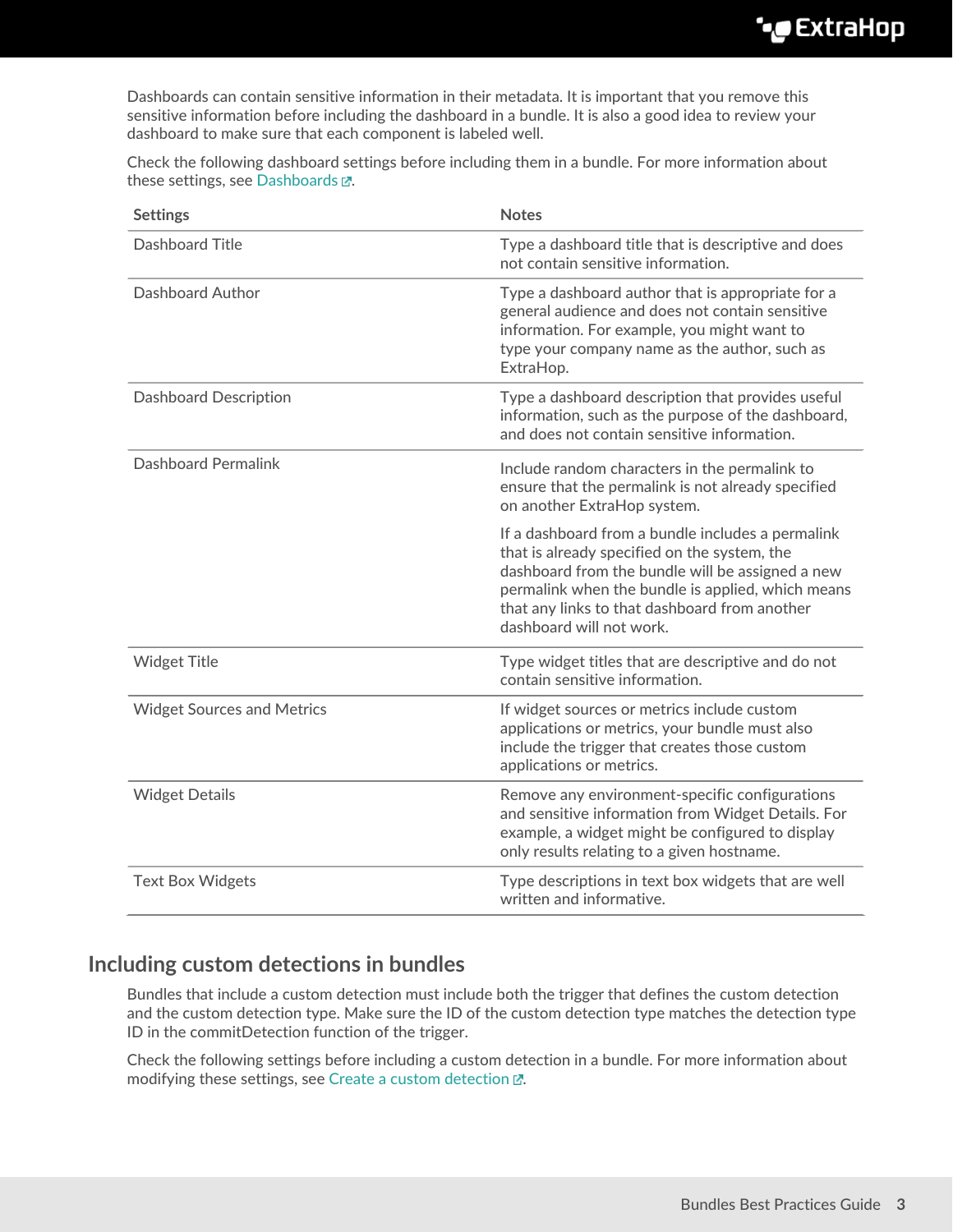| <b>Settings</b>        | <b>Notes</b>                                                                                                                                                                                             |
|------------------------|----------------------------------------------------------------------------------------------------------------------------------------------------------------------------------------------------------|
| Display Name           | Type a display name for the custom detection<br>that is descriptive and does not contain sensitive<br>information.                                                                                       |
| Detection Type ID      | Type the detection type ID value that is referenced<br>in the commitDetection function of the custom<br>detection trigger.                                                                               |
| Author                 | Type an author that is appropriate for a general<br>audience and does not contain sensitive<br>information. For example, you might want to<br>type your company name as the author, such as<br>ExtraHop. |
| <b>MITRE Technique</b> | Select one or more MITRE techniques that you<br>want to link to the detection.                                                                                                                           |

### <span id="page-3-0"></span>**Including device groups in bundles**

Bundles can include dynamic device groups, but not static device groups. Static device groups rely on static IP addresses and are unlikely to be relevant across multiple environments. If you include a dynamic device group in your bundle, make sure the device group does not contain any sensitive information, such as internal IP addresses or subnets.

**Note:** Assignments to device groups are captured in a bundle; however, the device group must also be included in the bundle.

Check the following device group settings before including a device group in a bundle. For more information about these settings, see [Create a dynamic device group](https://docs.extrahop.com/8.9/create-device-group)  $\mathbb{Z}$ .

| <b>Settings</b> | <b>Notes</b>                                                                                                                                                                                             |
|-----------------|----------------------------------------------------------------------------------------------------------------------------------------------------------------------------------------------------------|
| <b>Name</b>     | Type a group name that is descriptive and does not<br>contain sensitive information.                                                                                                                     |
| Author          | Type an author that is appropriate for a general<br>audience and does not contain sensitive<br>information. For example, you might want to<br>type your company name as the author, such as<br>ExtraHop. |
| Criteria        | Remove any environment-specific configurations.<br>For example, remove references to internal IP<br>addresses or subnets.                                                                                |

## <span id="page-3-1"></span>**Including record queries in bundles**

Record queries are often configured to search on environment-specific resources, such as subnets or hostnames. Remove these internal references before uploading a record query in a bundle. Record queries can also reference record types that are defined in custom record formats; if a record query is dependent on a custom record format, the custom record format must be included in the bundle.

Check the following settings before including a record query in a bundle. For more information about modifying these settings, see [Record Queries](https://docs.extrahop.com/8.9/query-stored-records) ...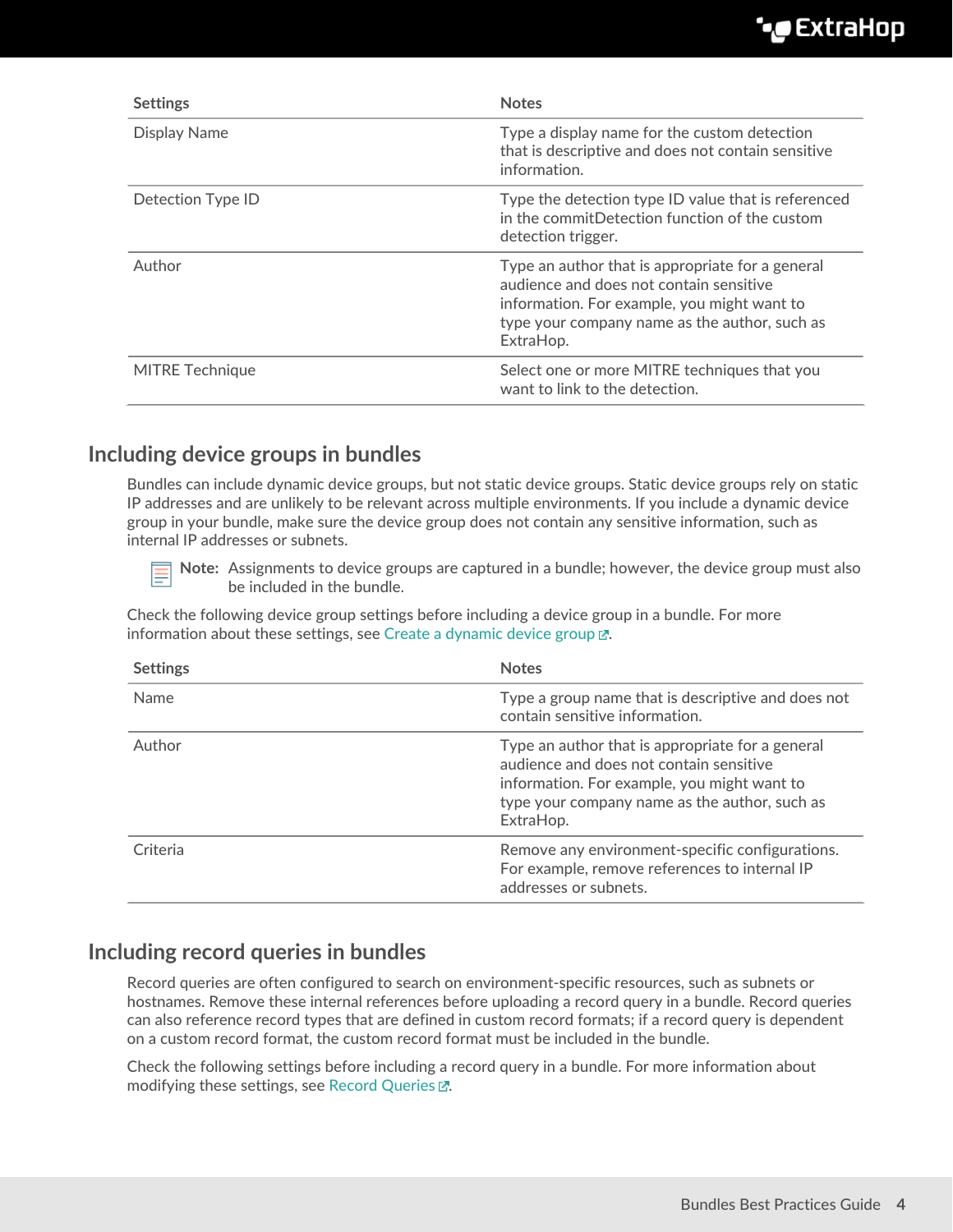| <b>Settings</b> | <b>Notes</b>                                                                                                                                                              |
|-----------------|---------------------------------------------------------------------------------------------------------------------------------------------------------------------------|
| Record Type     | If the record type is defined in a custom record<br>format, your bundle must also include that custom<br>record format.                                                   |
| <b>Filters</b>  | Remove any references to internal resources or<br>sensitive information from filters.                                                                                     |
| <b>Name</b>     | Type a name that is descriptive and does not<br>contain sensitive information.                                                                                            |
| Description     | Type a record query description that provides<br>useful information, such as what information<br>is captured in the query, and does not contain<br>sensitive information. |

## <span id="page-4-0"></span>**Including record formats in bundles**

Custom record formats define record types that can be referenced in queries. If you include a record query that is dependent on a custom record format, you must include the record format in the bundle.

If a custom record format references a custom record type, you must include the custom record format and the trigger that defines the custom record type in the bundle. Record formats can also contain sensitive information in their metadata.

Check the following properties of the Schema on Read settings of a record format before including the record format in a bundle. For more information about modifying these settings, see [Create a custom](https://docs.extrahop.com/8.9/collect-custom-records/#create-a-custom-record-format-to-display-your-record-results-in-a-table) [record format](https://docs.extrahop.com/8.9/collect-custom-records/#create-a-custom-record-format-to-display-your-record-results-in-a-table)  $\vec{r}$ .

| Property     | <b>Notes</b>                                                                                                                                                           |
|--------------|------------------------------------------------------------------------------------------------------------------------------------------------------------------------|
| description  | Type a record format description that provides<br>useful information, such as what information the<br>format displays, and does not contain sensitive<br>information.  |
| name         | Type a name that is descriptive and does not<br>contain sensitive information.                                                                                         |
| display_name | Type a display name that is descriptive and does not<br>contain sensitive information.                                                                                 |
| meta types   | Set the meta types field appropriately to avoid<br>confusion. For example, a timestamp will not be<br>formatted like a timestamp unless the meta type is<br>specified. |

## <span id="page-4-1"></span>**Including triggers in bundles**

Triggers are often included in bundles to create custom metrics and applications, which are often required by other bundle objects like dashboards and alerts. After you have identified all dependencies from other bundle objects, you must make sure that you include the related triggers to support those objects.

Triggers can be configured to act on environment-specific traits or reveal sensitive information in the comments. Before including a trigger in a bundle, make sure that these configurations have been removed.

Check the following trigger settings before including a trigger in a bundle. For more information about these settings, see Triggers  $\mathbb{Z}$ .